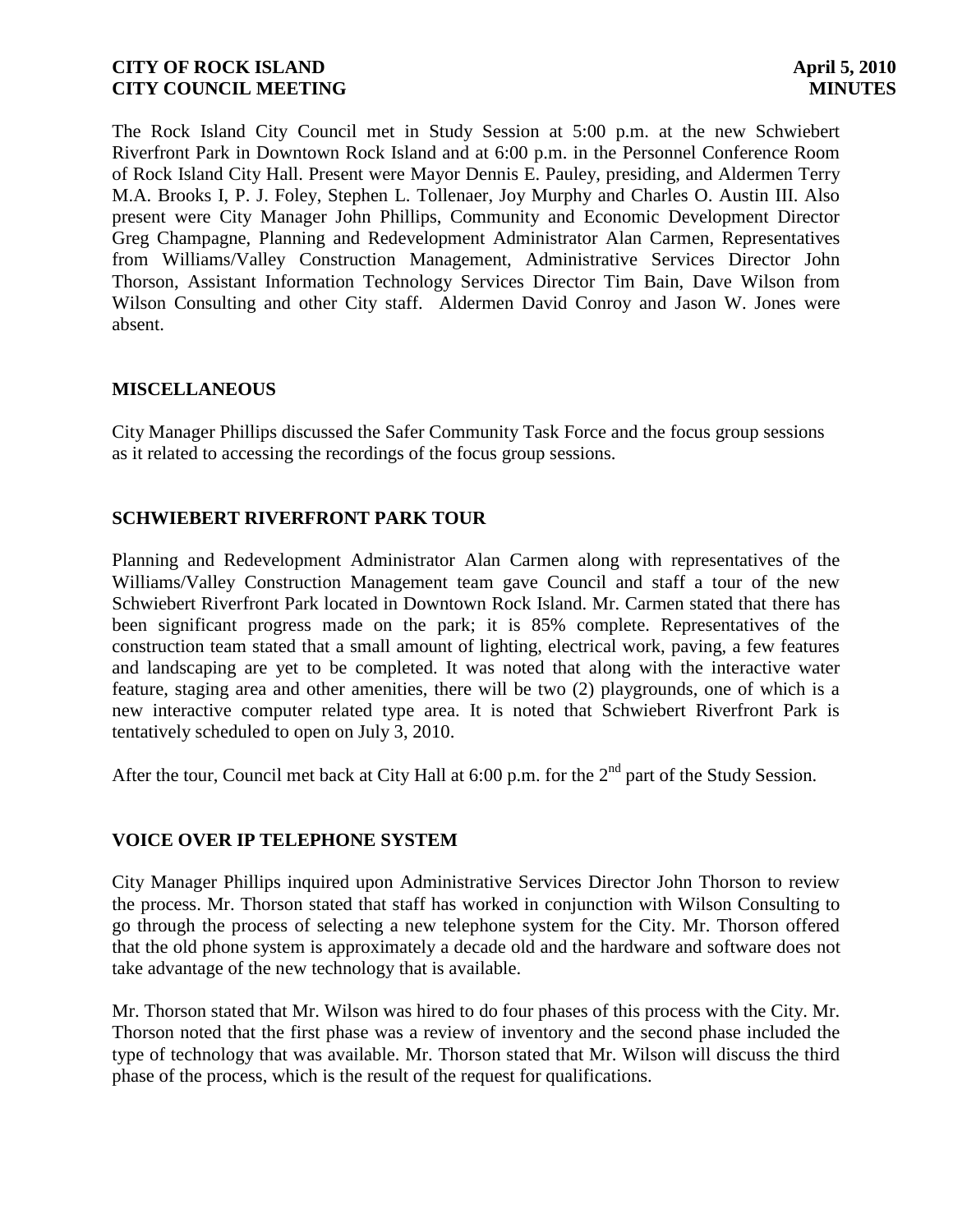Mr. Wilson discussed the process of how they came to the recommendation for the purchase of the Shoretel VoIP Telephone System with RSM McGladrey. Mr. Wilson explained that 14 vendors submitted proposals and out of those 14, four (4) vendors were asked to make presentations in regards to incorporating the elements of system design, company capabilities, system administration, system survivability, telephone instruments and system capabilities, voice mail, programming related to 911 calls and automatic call distribution. Mr. Wilson indicated that after further examination, it was decided that RSM McGladrey's proposal met the requirements based on the City's specifications. It was noted that an evaluation matrix was used in determining the outcome, which was based on points. The criteria for the matrix included vendor strength, manufacturer support, system configuration, system features, telephone instruments, system administration and system cost.

Mr. Wilson commented that the Shoretel Telephone System will operate over the City's data network. Mr. Wilson indicated that an audit was completed in regards to all of the services and lines that the City pays for concerning its telephone bills. It was determined that after this new phone system is installed, the ongoing operating expenses for the City from the telephone company will be a reduction in costs of approximately \$63,000.00 a year.

Council discussed the process as it related to the recommendation of the VoIP System and using the City's data network with the phone system as it relates to the cost and reliability of the new phone system.

# **ADJOURNMENT**

A motion made by Alderman Austin and seconded by Alderman Brooks to adjourn the meeting carried on a roll call vote. Those voting Aye being Alderman Brooks, Alderman Foley, Alderman Tollenaer, Alderwoman Murphy and Alderman Austin; those voting No, none. The meeting was adjourned at 6:24 p. m.

> \_\_\_\_\_\_\_\_\_\_\_\_\_\_\_\_\_\_\_\_\_\_\_\_\_\_\_\_\_\_ Aleisha L. Patchin, City Clerk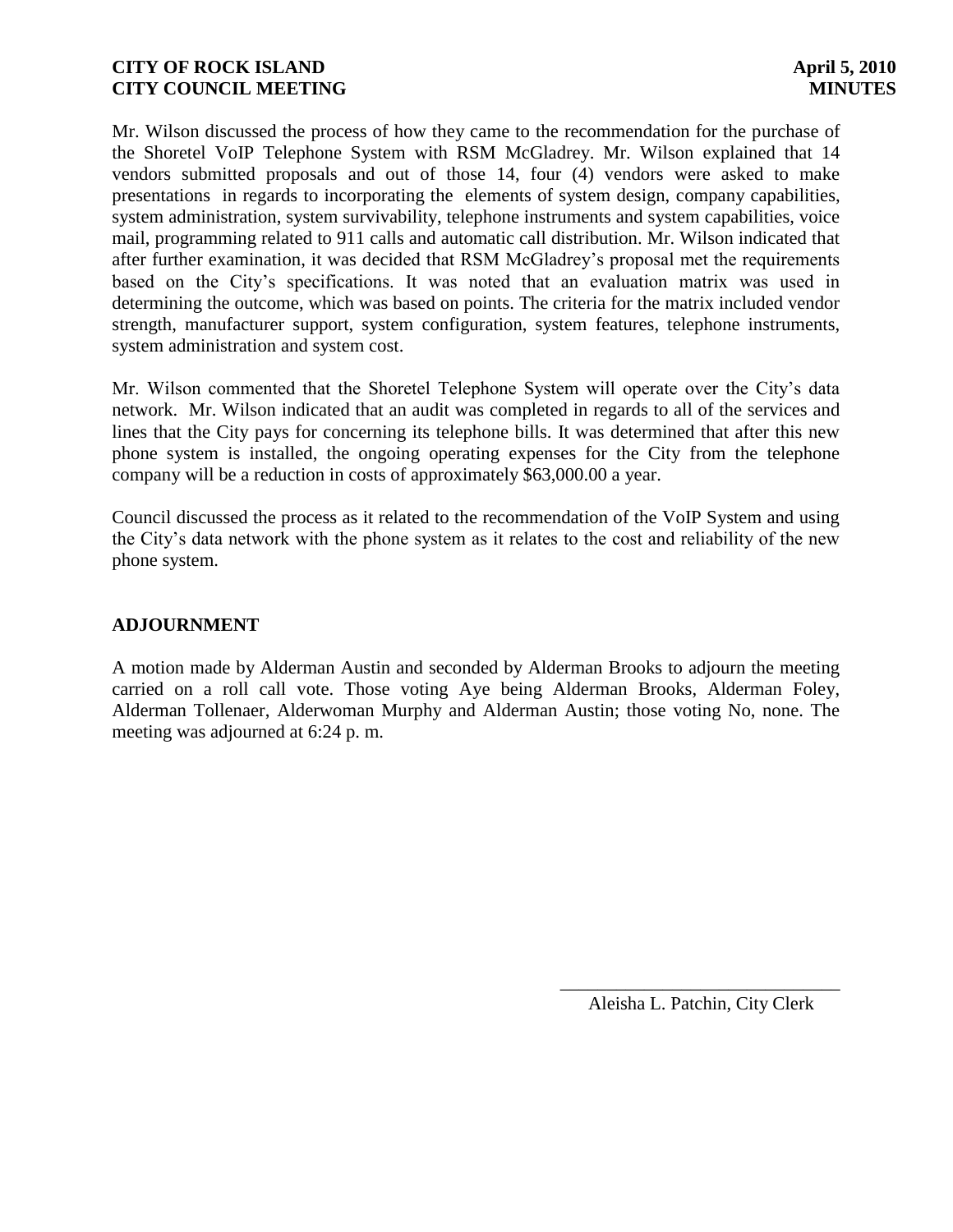Rock Island City Council met in regular session at 6:45 p.m. in the Council Chambers of Rock Island City Hall. Present were Mayor Dennis E. Pauley, presiding, and Aldermen Terry M.A. Brooks I, P.J. Foley, Stephen L. Tollenaer, Joy Murphy and Charles O. Austin III. City Manager John Phillips was also present. Aldermen David Conroy and Jason W. Jones were absent.

#### **Introductory Proceedings**

Mayor Pauley called the meeting to order and recognized Boy Scout Troup 213. The Mayor stated that the scouts are working on their Citizenship in the Community Badge. Troup 213 joined the Mayor as he led in the Pledge of Allegiance to the Flag of the United States of America. Alderman Austin gave the Invocation.

#### Agenda Item #5 **Minutes of the Meeting of March 22, 2010.**

A motion was made by Alderman Austin and seconded by Alderwoman Murphy to approve the Minutes of the Meeting of March 22, 2010 as printed. The motion carried by the following Aye and No vote; those voting Aye being Alderman Brooks, Alderman Foley, Alderman Tollenaer, Alderwoman Murphy and Alderman Austin; those voting No, none.

#### Agenda Item #6 **Update Rock Island by Mayor Pauley.**

Mayor Pauley stated that River Action announced Floatzilla, which is an attempt to break the Guinness World Record for the largest canoe and kayak raft. This event is scheduled for August 21, 2010. It is expected to draw over 1000 paddlers to Lake Potter in Sunset Park. Mayor Pauley indicated that to break the record, participants will have to link hands, paddles or hold on to adjacent boats to create and maintain a single interconnected raft for 30 seconds. It was noted that the current record is 1,104 boats. Mayor Pauley stated that if more information is needed, please visit [www.floatzilla.org.](http://www.floatzilla.org/)

Mayor Pauley offered that the City of Rock Island is providing free leaf collection for its residential refuse customers from Monday, April 12, 2010 through Friday April 30, 2010. In addition to providing free leaf collection, the City will also furnish bags for this program at no cost. Mayor Pauley stated that starting this Monday, April  $5<sup>th</sup>$ , residents may pick up bags at City Hall, Public Works, Martin Luther King Center, Community Caring Conference and 30/31 and Southwest Branch Libraries. It was noted that for more information go to [www.rigov.org.](http://www.rigov.org/)

Mayor Pauley stated that construction on the  $30<sup>th</sup>$  Street Resurfacing/Reconstruction project from  $31<sup>st</sup>$  Avenue to Blackhawk Road will begin the week of April 5, 2010 and will continue until this fall. It was noted that during construction, there will be periods of time that  $30<sup>th</sup>$  Street will be closed to north bound traffic between River Heights Road and Blackhawk Road; south bound traffic will be maintained along this section of  $30<sup>th</sup>$  Street and north bound traffic will be detoured to 24<sup>th</sup> and 38<sup>th</sup> Streets. Mayor Pauley advised that two-way traffic will be maintained on 30<sup>th</sup> Street between 31<sup>st</sup> Avenue and River Heights Road. Mayor Pauley added that reconstruction of the 30<sup>th</sup> Street and 31<sup>st</sup> Avenue intersection will also take place at this time.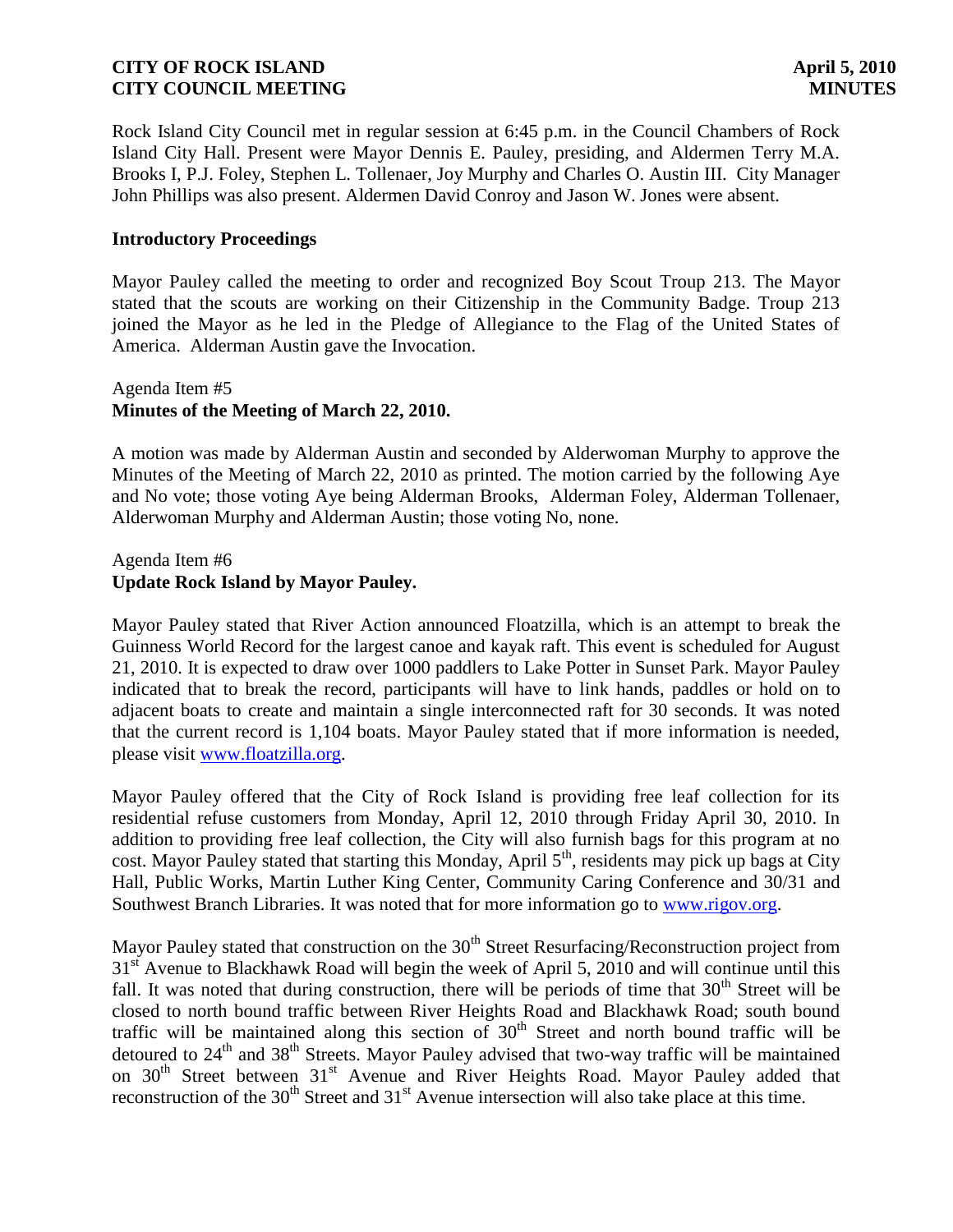Mayor Pauley indicated that the City has started pavement patching on  $38<sup>th</sup>$  Street, between  $31<sup>st</sup>$ Avenue and Black Hawk Road. It was noted that the work should be completed around June 1, 2010. Mayor Pauley stated that the City is sorry for any inconvenience due to this road construction and appreciates the patience and consideration of the traveling public.

Mayor Pauley advised that applications for Rock Island Economic Growth Corporation's (GROWTH) Single Family Owner Occupied Rehab program (SFOOR) are available now and will be due on April 16, 2010. It was noted that this program provides financial assistance to Rock Island homeowners needing to bring their homes up to minimum housing quality standards. The Mayor stated that GROWTH received \$821,000.00 from the Illinois Housing Development Authority (IHDA) to rehab 20 homes over the next two (2) years. The Mayor added that since 2003, GROWTH has helped over 50 homeowners with rehab assistance through the SFOOR program. For an application and more information, please visit [www.LiveRI.com.](http://www.liveri.com/)

# Agenda Item #7 **Proclamation declaring Thursday, April 8, 2010 as Keep Rock Island Beautiful Day.**

Mayor Pauley read the Proclamation declaring Thursday, April 8, 2010 as Keep Rock Island Beautiful Day. Carolyn Fuller, Executive Director of Keep Rock Island Beautiful accepted the Proclamation.

Ms. Fuller stated that Keep Rock Island Beautiful's  $25<sup>th</sup>$  anniversary celebration will be held on Thursday, April 8, 2010 from 5:00 p.m. to 7:00 p.m. at Jumer's Casino and Hotel. Ms. Fuller stated that if anyone would like to attend, please call (309) 786-1334.

#### Agenda Item #8

# **A Special Ordinance providing for the sale of vacant property previously part of the former Michael's Trailer Park.**

It was moved by Alderwoman Murphy, seconded by Alderman Foley to consider, suspend the rules and pass the Ordinance. The motion carried by the following Aye and No vote: those voting Aye being Alderman Brooks, Alderman Foley, Alderman Tollenaer, Alderwoman Murphy and Alderman Austin; those voting No, none.

#### Agenda Item #9

# **A Special Ordinance providing for the sale of property at 1302 and 1304 2nd Street and 102 and 104 13th Avenue.**

Alderman Tollenaer moved and Alderwoman Murphy seconded to consider, suspend the rules and pass the Ordinance. The motion carried by the following Aye and No vote: those voting Aye being Alderman Brooks, Alderman Foley, Alderman Tollenaer, Alderwoman Murphy and Alderman Austin; those voting No, none.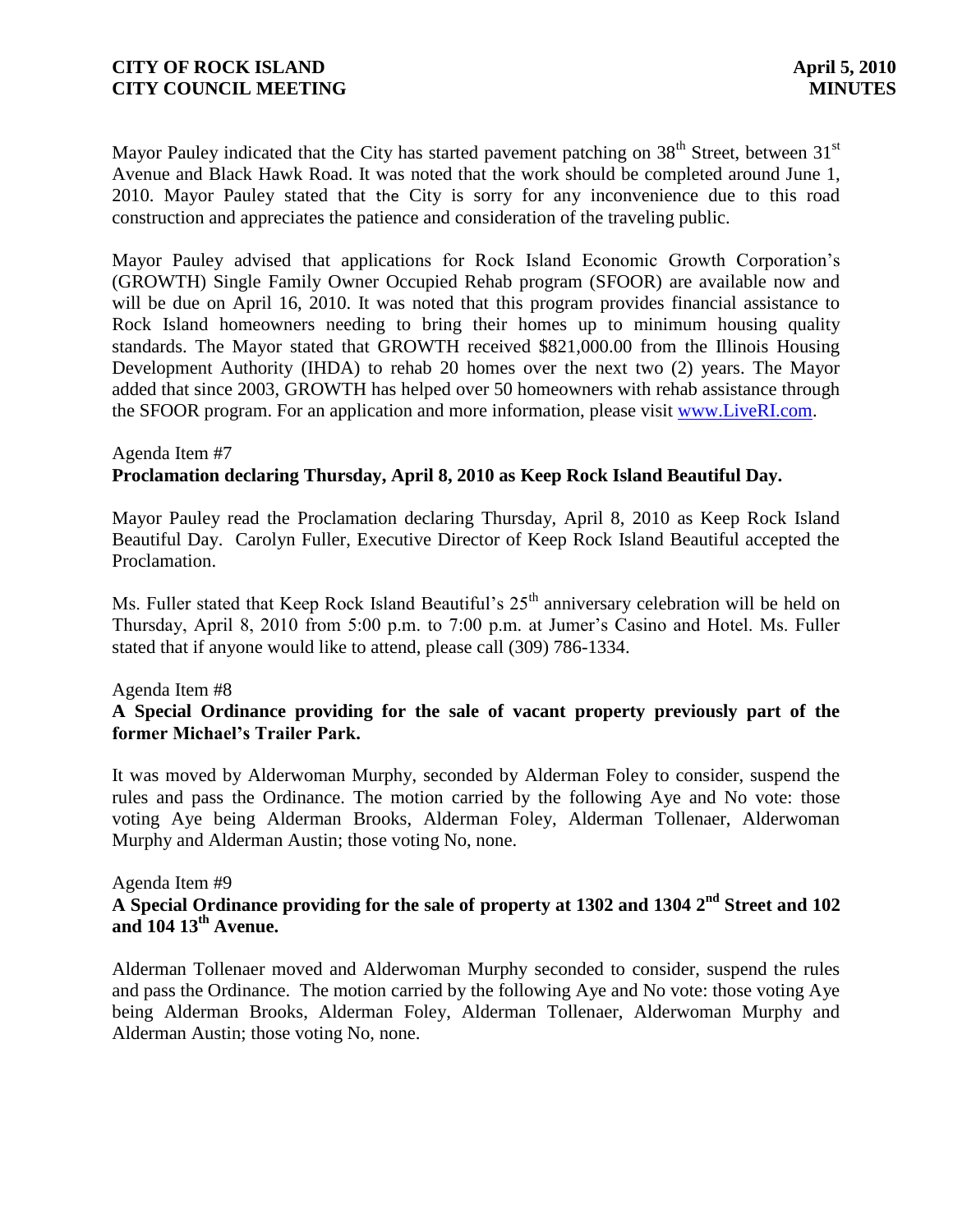#### Agenda Item #10

# **A Resolution opposing reduction of the Local Government Distributive Fund.**

It was moved by Alderman Tollenaer, seconded by Alderman Foley to adopt the Resolution. The motion carried by the following Aye and No vote: those voting Aye being Alderman Brooks, Alderman Foley, Alderman Tollenaer, Alderwoman Murphy and Alderman Austin; those voting No, none.

### Agenda Item #11 **CLAIMS**

It was moved by Alderman Austin, seconded by Alderwoman Murphy to accept the following reports and authorize payment as recommended. The motion carried by the following Aye and No vote: those voting Aye being Alderman Brooks, Alderman Foley, Alderman Tollenaer, Alderwoman Murphy and Alderman Austin; those voting No, none.

- a. Report from the Administrative Services Department regarding payment in the amount of \$7,129.50 to Konecky, Koenig, Kutsunis and Weng for legal services rendered for March 2010.
- b. Report from the Administrative Services Department regarding payment in the amount of \$4,339.79 to Crawford & Company (Attorney James Ridge) for Worker's Compensation Settlement for Timothy McCloud.
- c. Report from the Administrative Services Department regarding payment in the amount of \$4,000.00 to Russell Johnson and payment in the amount of \$1,905.00 to William Wardell for General Liability Claims.
- d. Report from the Administrative Services Department regarding payment in the amount of \$68,913.00 to Harris Computer Systems for the annual software maintenance contracts. (001)
- e. Report from the Administrative Services Department regarding payment in the amount of \$5,850.00 to NeoGov for the annual license agreements for Applicant Tracking Software. (002)
- f. Report from the Public Works Department regarding payment in the amount of \$8,874.07 to Valley Construction Company for an emergency main break repair at  $38<sup>th</sup>$  Street and  $7<sup>th</sup>$  Avenue. (081)
- g. Report from the Public Works Department regarding payment in the amount of \$6,692.07 to Brandt Construction Company for an emergency main break repair at  $17<sup>th</sup>$  Street and  $24<sup>th</sup>$  Street. (082)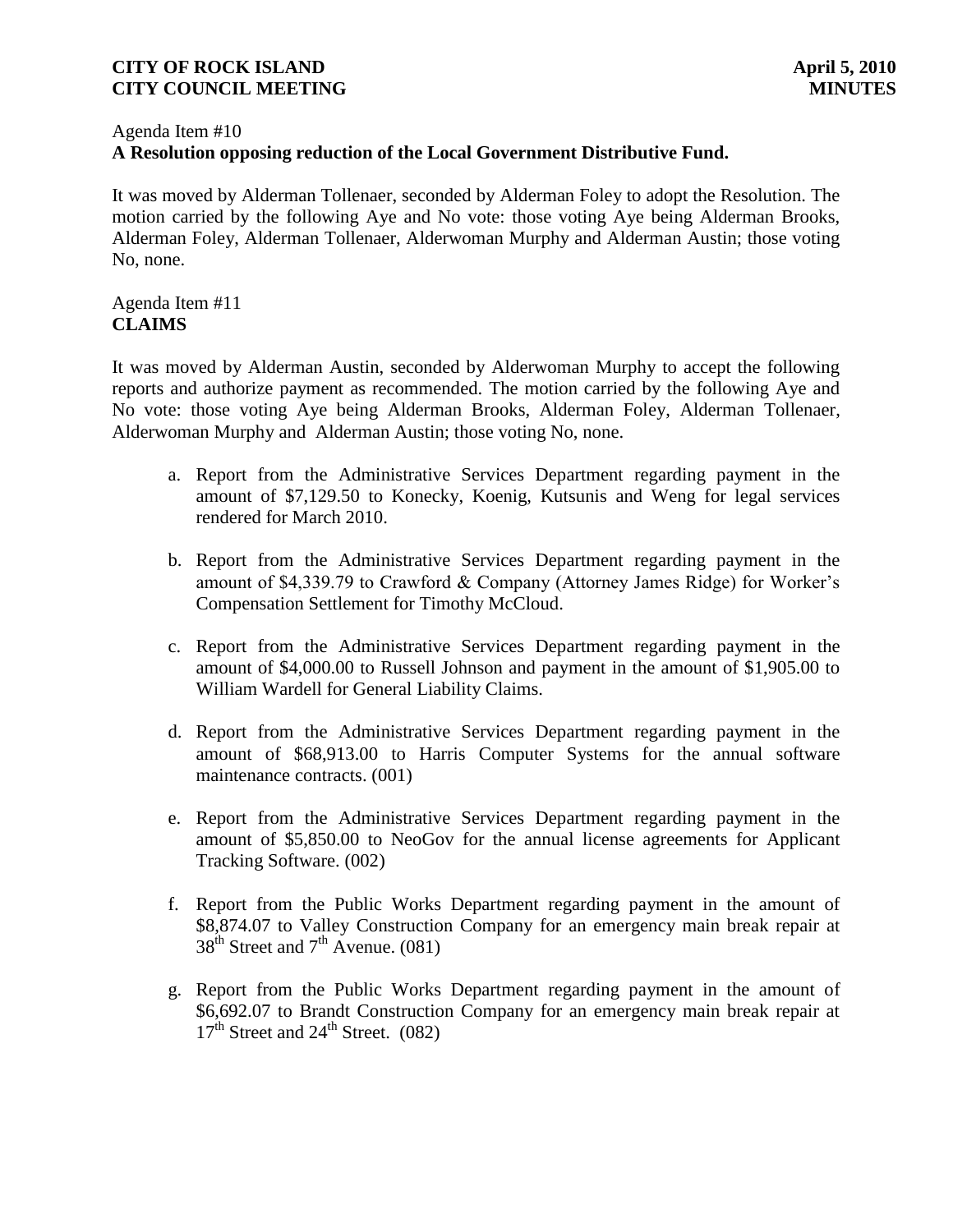- h. Report from the Public Works Department regarding payment in the amount of \$7,355.93 to C.H. Langman Son, Inc. for an emergency water main repair at  $30<sup>th</sup>$ Street and John Deere Road. (083)
- i. Report from the Public Works Department regarding payment in the amount of \$6,464.32 to Valley Construction Company for an emergency sewer repair at  $30<sup>th</sup>$ Street and  $15<sup>th</sup>$  Avenue. (084)
- j. Report from the Public Works Department regarding payment #3 and final in the amount of \$4,740.10 to Legacy Corporation for services provided for the Outfall Repair Program. (088)
- k. Report from the Public Works Department regarding payment in the amount of \$5,612.28 to Langman Construction for services provided at  $28<sup>th</sup>$  Street and  $25<sup>th</sup>$ Avenue for the 2009 Sewer Lateral Repair Program. (089)

# Agenda Item #12 **Claims for the week of March 19 through March 25 in the amount of \$1,020,225.03.**

Alderman Foley moved and Alderman Tollenaer seconded to allow the claims. The motion carried by the following Aye and No vote: those voting Aye being Alderman Brooks, Alderman Foley, Alderman Tollenaer, Alderwoman Murphy and Alderman Austin; those voting No, none.

# Agenda Item #13 **Payroll for the weeks of March 8 through March 21 in the amount of \$1,205,952.27**

Alderman Tollenaer moved and Alderwoman Murphy seconded to allow the payroll. The motion carried by the following Aye and No vote: those voting Aye being Alderman Brooks, Alderman Foley, Alderman Tollenaer, Alderwoman Murphy and Alderman Austin; those voting No, none.

#### Agenda Item #14

## **Report from the Administrative Services Department regarding the purchase of annual computer replacement equipment from the Hewlett-Packard Company in the amount of \$95,000.00 and from CDW-G in the amount of \$45,000.00.**

It was moved by Alderman Tollenaer, seconded by Alderwoman Murphy to approve the purchases as recommended. The motion carried by the following Aye and No vote: those voting Aye being Alderman Brooks, Alderman Foley, Alderman Tollenaer, Alderwoman Murphy and Alderman Austin; those voting No, none.

Agenda Item #15

**Report from the Public Works Department regarding bids for 14th and 15th Street reconstruction from Blackhawk Road to 47th Avenue, recommending the bid be awarded to Centennial Contractors of the Quad Cities, Inc. in the amount of \$380,266.50.**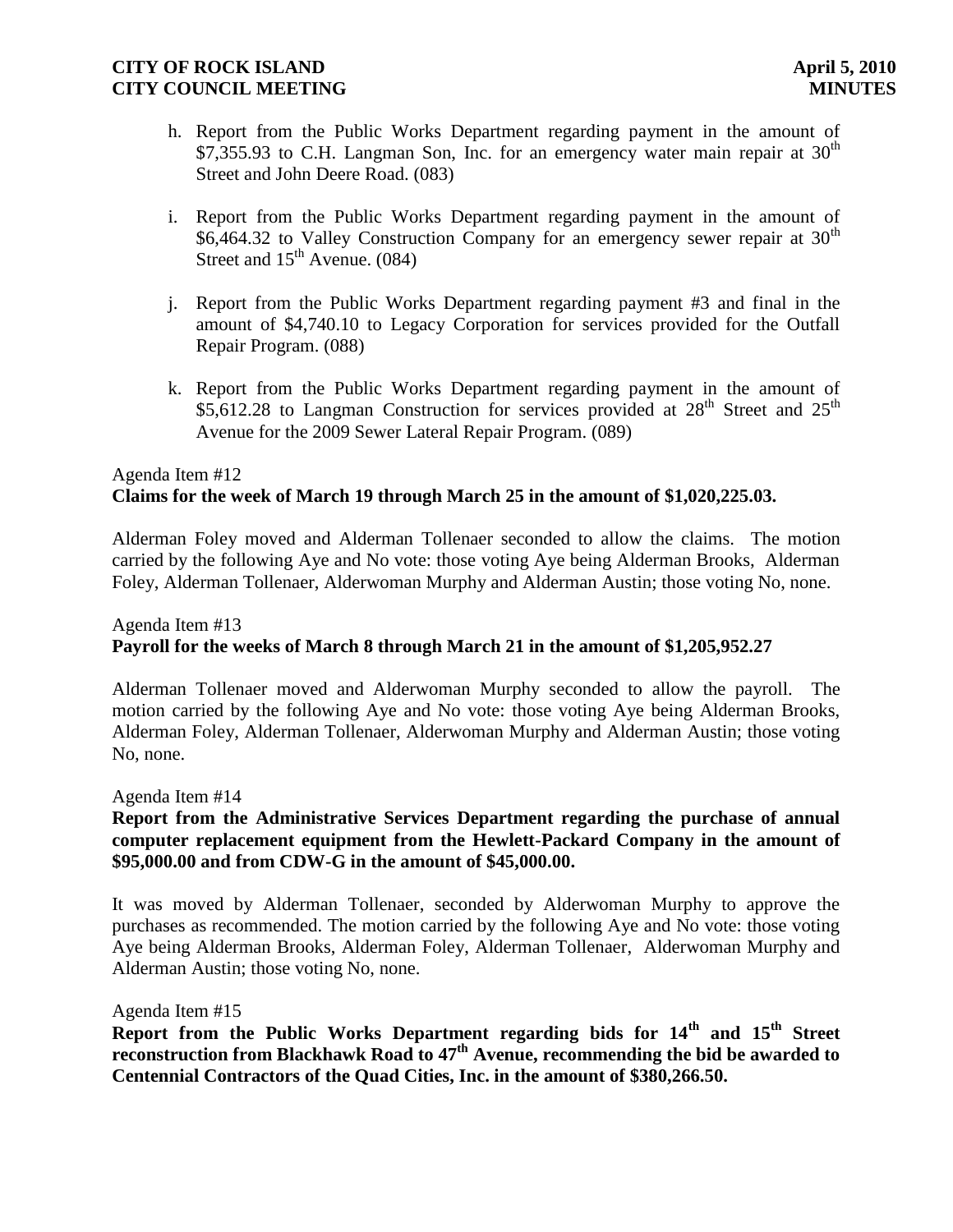Alderman Tollenaer moved and Alderwoman Murphy seconded to award the bid as recommended and authorize the City Manager to execute the contract documents. The motion carried by the following Aye and No vote: those voting Aye being Alderman Brooks, Alderman Foley, Alderman Tollenaer, Alderwoman Murphy and Alderman Austin; those voting No, none.

#### Agenda Item #16

# **Report from the Public Works Department regarding bids for 14th Street resurfacing of 42nd to 35th Avenues and 40th Avenue to Watch Hill Road, recommending the bid be awarded to Valley Construction in the amount of \$1,073,744.94.**

It was moved by Alderman Foley, seconded by Alderwoman Murphy to award the bid as recommended and authorize the City Manager to execute the contract documents. The motion carried by the following Aye and No vote: those voting Aye being Alderman Brooks, Alderman Foley, Alderman Tollenaer, Alderwoman Murphy and Alderman Austin; those voting No, none.

#### Agenda Item #17

# **Report from the Public Works Department regarding bids for 23rd Avenue resurfacing of 24th to 26th Streets, recommending the bid be awarded to C.H. Langman and Son in the amount of \$437,135.50.**

Alderman Tollenaer moved and Alderman Foley seconded to award the bid as recommended and authorize the City Manager to execute the contract documents. The motion carried by the following Aye and No vote: those voting Aye being Alderman Brooks, Alderman Foley, Alderman Tollenaer, Alderwoman Murphy and Alderman Austin; those voting No, none.

#### Agenda Item #18

# **Report from the Public Works Department regarding bids for 22½ Avenue resurfacing of 25th to 27th Streets, recommending the bid be awarded to C.H. Langman and Son in the amount of \$349,672.00.**

It was moved by Alderman Tollenaer, seconded by Alderman Austin to award the bid as recommended and authorize the City Manager to execute the contract documents. The motion carried by the following Aye and No vote: those voting Aye being Alderman Brooks, Alderman Foley, Alderman Tollenaer, Alderwoman Murphy and Alderman Austin; those voting No, none.

#### Agenda Item #19

## **Report from the Public Works Department regarding bids for the 2010 Sidewalk/Curb Replacement Program and the 2010 Tree Program, recommending the bid be awarded to Centennial Contractors of the Quad Cities in the amount of \$77,808.00.**

Alderman Foley moved and Alderman Tollenaer seconded to award the bid as recommended and authorize the City Manager to execute the contract documents. The motion carried by the following Aye and No vote: those voting Aye being Alderman Brooks, Alderman Foley, Alderman Tollenaer, Alderwoman Murphy and Alderman Austin; those voting No, none.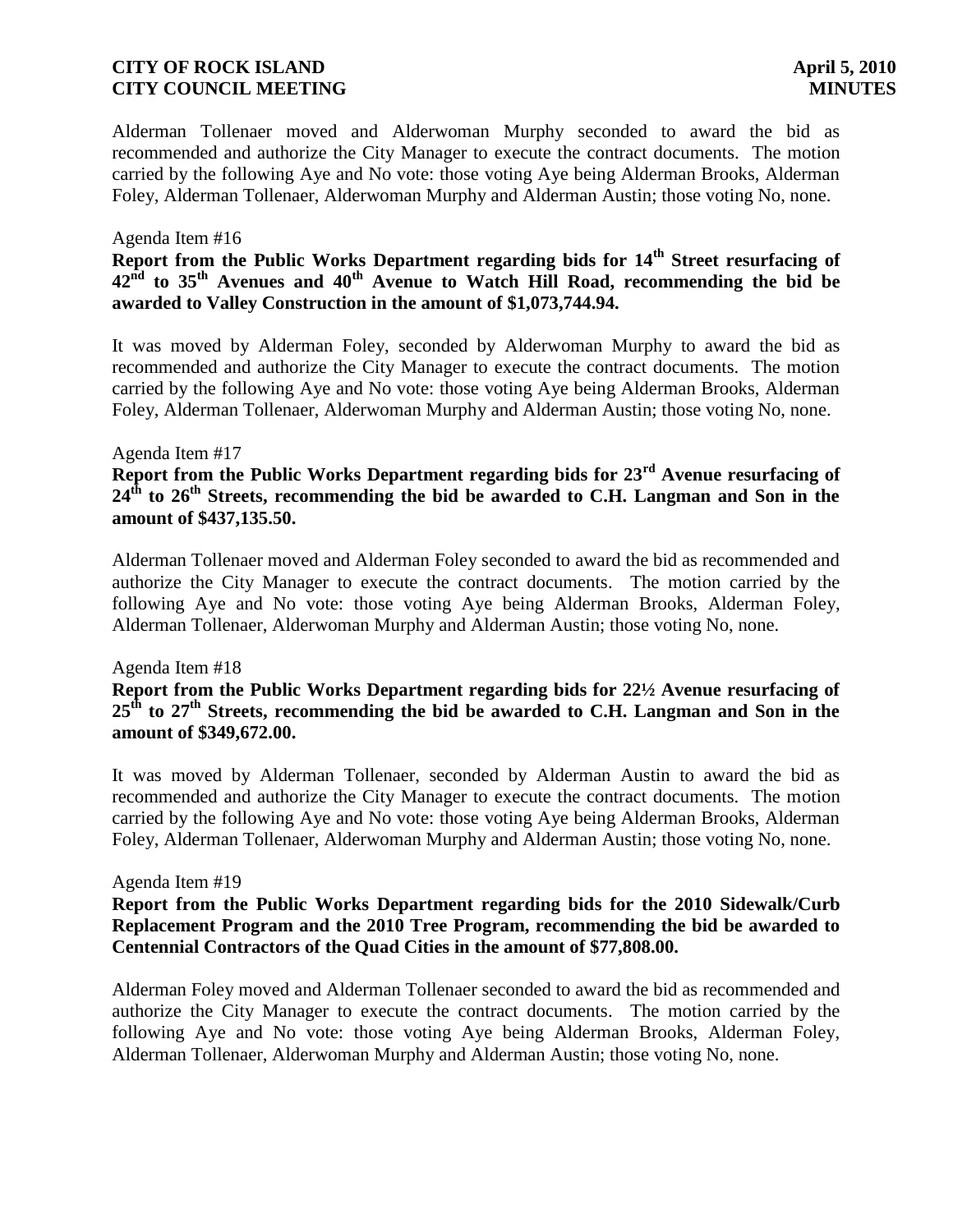#### Agenda Item #20

## **Report from the Public Works Department regarding bids for the 2010 Catch Basin and Manhole Program, recommending the bid be awarded to Langman Construction in the amount of \$129,861.00.**

It was moved by Alderman Tollenaer, seconded by Alderwoman Murphy to award the bid as recommended and authorize the City Manager to execute the contract documents. The motion carried by the following Aye and No vote: those voting Aye being Alderman Brooks, Alderman Foley, Alderman Tollenaer, Alderwoman Murphy and Alderman Austin; those voting No, none.

#### Agenda Item #21

# **Report from the Community and Economic Development Department regarding bids for the NESHAPS (asbestos) investigation of 10 residential properties, recommending the bid be awarded to Environet, Inc. in the amount of \$3,950.00.**

Alderman Austin moved and Alderman Foley seconded to award the bid as recommended and authorize the City Manager to execute the contract documents. The motion carried by the following Aye and No vote: those voting Aye being Alderman Brooks, Alderman Foley, Alderman Tollenaer, Alderwoman Murphy and Alderman Austin; those voting No, none.

#### Agenda Item #22

## **Report from the Administrative Services Department regarding a purchase agreement with RSM McGladrey for the Shoretel VoIP Telephone System in the amount of \$271,543.00.**

It was moved by Alderman Tollenaer, seconded by Alderman Austin to approve the agreement as recommended and authorize the City Manager to execute the contract documents. The motion carried by the following Aye and No vote: those voting Aye being Alderman Brooks, Alderman Foley, Alderman Tollenaer, Alderwoman Murphy and Alderman Austin; those voting No, none.

#### Agenda Item #23

# **Report from the Community and Economic Development Department regarding a proposal from McClure Engineering for design and oversight of the removal of City water**  and sewer utilities in the former  $45^{\text{th}}$  Street right-of-way from  $3^{\text{rd}}$  to  $4^{\text{th}}$  Avenues in an **amount not to exceed \$7,000.00.**

Alderman Foley moved and Alderwoman Murphy seconded to approve the proposal as recommended and authorize the City Manager to execute the contract documents. The motion carried by the following Aye and No vote: those voting Aye being Alderman Brooks, Alderman Foley, Alderman Tollenaer, Alderwoman Murphy and Alderman Austin; those voting No, none.

#### Agenda Item #24

**Report from the Community and Economic Development Department regarding a renewal agreement with the Quad Cities Convention and Visitors Bureau for the operation of the Centennial Bridge Visitors Center.**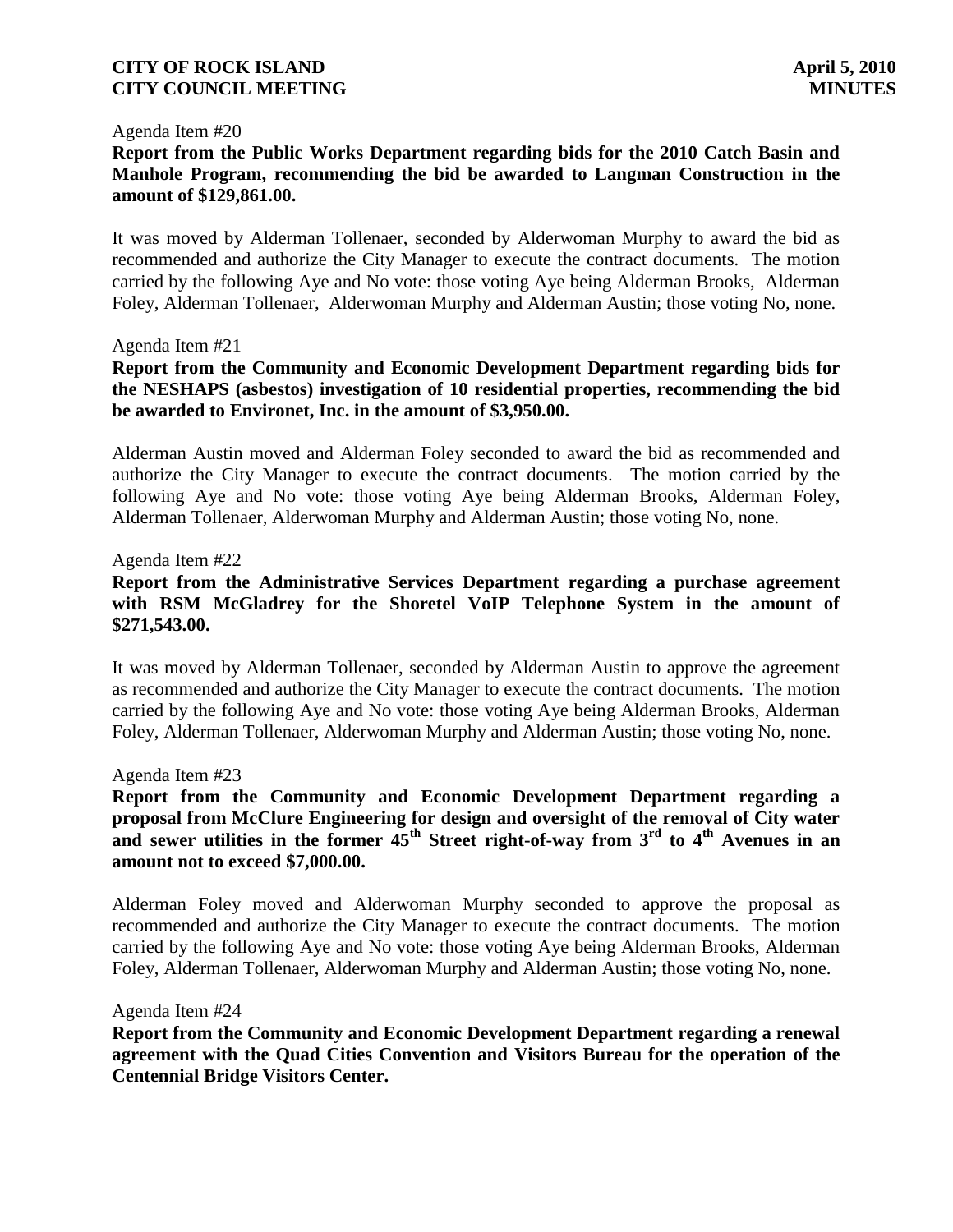It was moved by Alderwoman Murphy, seconded by Alderman Austin to approve the agreement as recommended and authorize the City Manager to execute the contract documents. The motion carried by the following Aye and No vote: those voting Aye being Alderman Brooks, Alderman Foley, Alderman Tollenaer, Alderwoman Murphy and Alderman Austin; those voting No, none.

#### Agenda Item #25

# **Report from the Community and Economic Development Department regarding the Neighborhood Stabilization Program (NSP) 2 Grant agreement with Rock Island Economic Growth**.

Alderwoman Murphy moved and Alderman Brooks seconded to approve the subgrantee agreement as recommended and authorize the City Manager to execute the contract documents. The motion carried by the following Aye and No vote: those voting Aye being Alderman Brooks, Alderman Foley, Alderman Tollenaer, Alderwoman Murphy and Alderman Austin; those voting No, none.

#### Agenda Item #26

## **Report from the Community and Economic Development Department regarding a proposal from Quad City Arts for participation in the 2010 Sculpture in the District Program in the amount of \$7,000.00.**

It was moved by Alderwoman Murphy, seconded by Alderman Tollenaer to approve the proposal as recommended and authorize the City Manager to execute the contract documents. The motion carried by the following Aye and No vote: those voting Aye being Alderman Brooks, Alderman Foley, Alderman Tollenaer, Alderwoman Murphy and Alderman Austin; those voting No, none.

#### Agenda Item #27

# **Report from the Community and Economic Development Department regarding a Special Ordinance ceding the City's 2010 private activity volume bonding cap to the Quad Cities Regional Economic Development Authority.**

It was moved by Alderwoman Murphy, seconded by Alderman Foley to consider, suspend the rules and pass the Ordinance. The motion carried by the following Aye and No vote: those voting Aye being Alderman Brooks, Alderman Foley, Alderman Tollenaer, Alderwoman Murphy and Alderman Austin; those voting No, none.

#### Agenda Item #28

## **Report from the Traffic Engineering Committee regarding a request to ban parking on the east side of 35th Street north of 12th Avenue to the dead end.**

Alderman Tollenaer moved and Alderman Austin seconded to approve the request as recommended and refer to the City Attorney for an Ordinance. The motion carried by the following Aye and No vote: those voting Aye being Alderman Brooks, Alderman Foley, Alderman Tollenaer, Alderwoman Murphy and Alderman Austin; those voting No, none.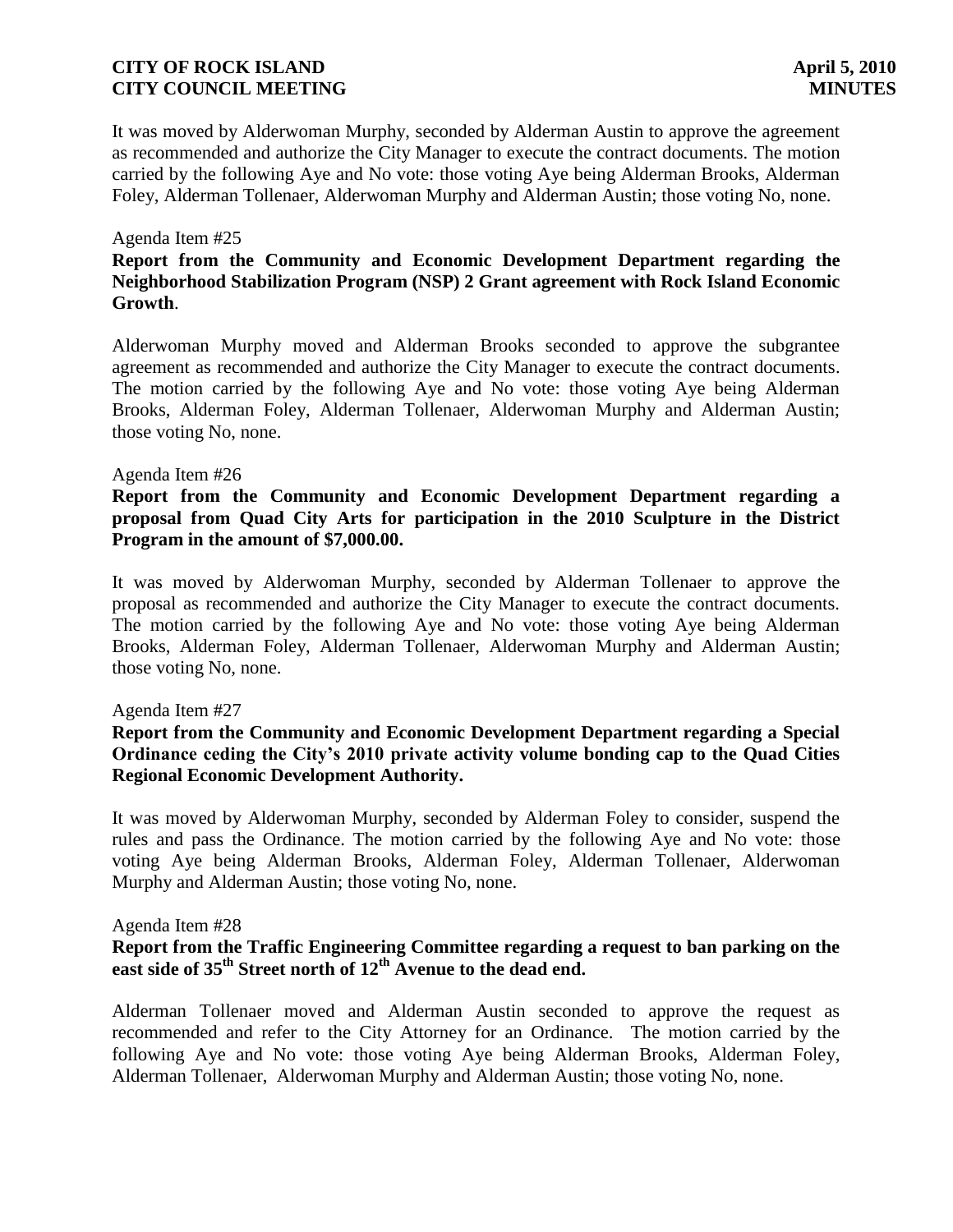#### Agenda Item #29

# **Report from the Traffic Engineering Committee regarding a request for installation of a handicapped parking space at 811 15th Street.**

It was moved by Alderman Tollenaer, seconded by Alderwoman Murphy to approve the request as recommended and refer to the City Attorney for an Ordinance. The motion carried by the following Aye and No vote: those voting Aye being Alderman Brooks, Alderman Foley, Alderman Tollenaer, Alderwoman Murphy and Alderman Austin; those voting No, none.

#### Agenda Item #30

# **Report from the Traffic Engineering Committee regarding a request for installation of a handicapped parking space at 1712 5th Street.**

Alderman Tollenaer moved and Alderwoman Murphy seconded to approve the request as recommended and refer to the City Attorney for an Ordinance. The motion carried by the following Aye and No vote: those voting Aye being Alderman Brooks, Alderman Foley, Alderman Tollenaer, Alderwoman Murphy and Alderman Austin; those voting No, none.

#### Agenda Item #31

#### **Report from the Traffic Engineering Committee regarding a request for removal of a handicapped parking space at 1837 9th Street**.

It was moved by Alderman Tollenaer, seconded by Alderwoman Murphy to approve the request as recommended and refer to the City Attorney for an Ordinance. The motion carried by the following Aye and No vote: those voting Aye being Alderman Brooks, Alderman Foley, Alderman Tollenaer, Alderwoman Murphy and Alderman Austin; those voting No, none.

#### Agenda Item #32

**Report from the City Clerk regarding a request from Reverend Willie E. Jones of the People's Missionary Baptist Church for parking to be permitted at the curbside along the east and west sides of 23rd Street between 5th and 6th Avenues on Monday, April 12, 2010 from 5:45 p.m. to 9:45 p.m., and Tuesday, April 13, 2010 from 8:00 a.m. to 9:45 p.m. for their Iowa Missionary and Educational State Convention**.

Alderwoman Murphy moved and Alderman Foley seconded to approve the request as recommended. The motion carried by the following Aye and No vote: those voting Aye being Alderman Brooks, Alderman Foley, Alderman Tollenaer, Alderwoman Murphy and Alderman Austin; those voting No, none.

#### Agenda Item #33

**Report from the City Clerk regarding a request from Hilltop Tavern to hold an outdoor benefit (Ride With Kelly Foundation Charity Motorcycle Ride), and a request from The Ride With Kelly Foundation for a sound amplification permit for Saturday, April 24, 2010 from 4:00 p.m. to 10:00 p.m. at 1228 30th Street.**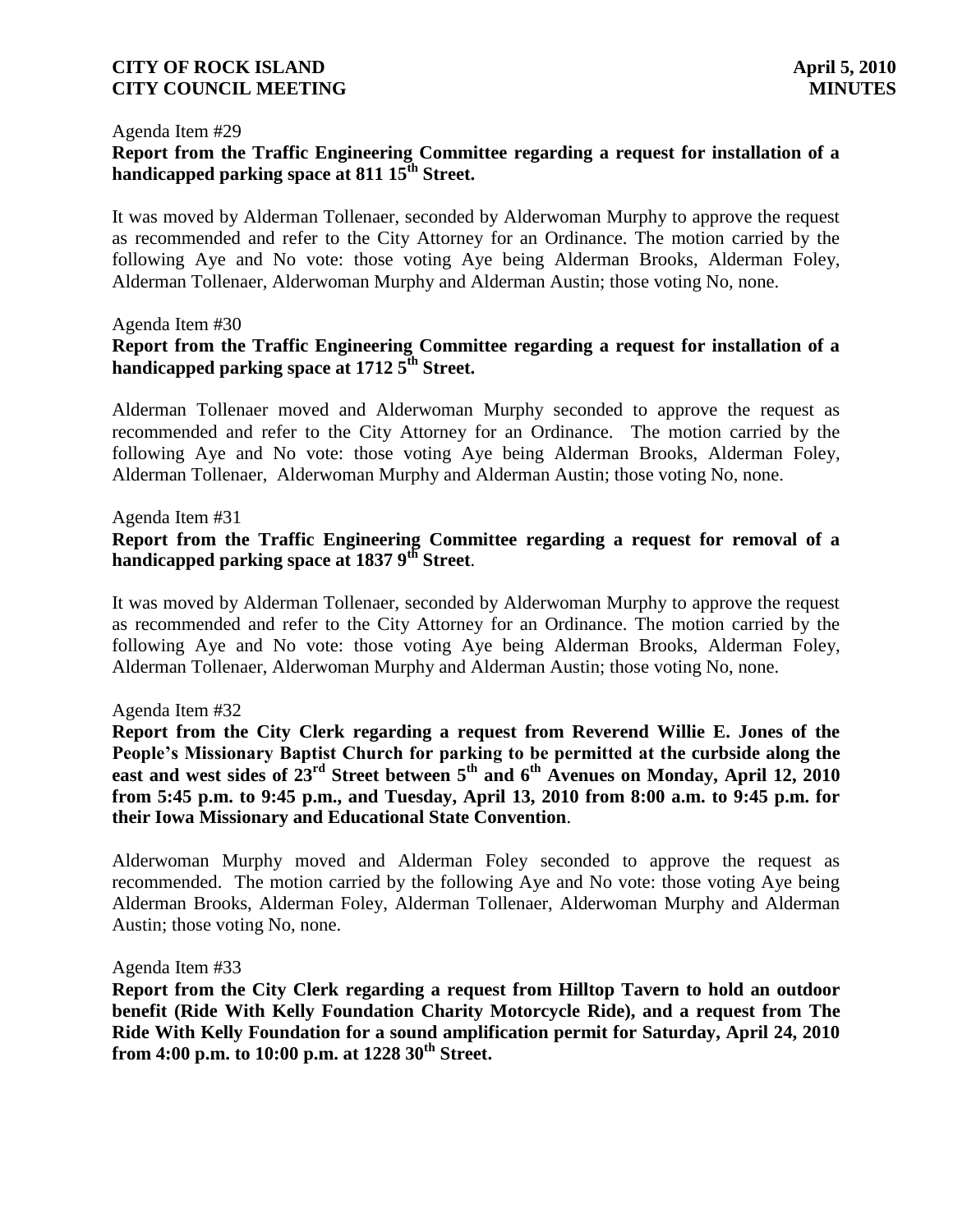It was moved by Alderman Tollenaer, seconded by Alderman Foley to approve the event and the sound amplification as recommended. The motion carried by the following Aye and No vote: those voting Aye being Alderman Brooks, Alderman Foley, Alderman Tollenaer, Alderwoman Murphy and Alderman Austin; those voting No, none.

#### Agenda Item #34 **Report from the City Clerk regarding a request from Junior's Tap to hold an event outside on Saturday, May 1, 2010 from 12:00 noon to 8:00 p.m.**

Alderwoman Murphy moved and Alderman Tollenaer seconded to approve the outside event for Junior's Tap as recommended. The motion carried by the following Aye and No vote: those voting Aye being Alderman Brooks, Alderman Foley, Alderman Tollenaer, Alderwoman Murphy and Alderman Austin; those voting No, none.

#### Agenda Item #35

# **Report from the City Clerk regarding a request from Martinis on the Rock to hold live entertainment outside on Friday and Saturday nights beginning May 1, 2010 through November 30, 2010 from 8:00 p.m. to midnight.**

It was moved by Alderman Austin, seconded by Alderwoman Murphy to approve the request as recommended, subject to complying with all liquor license regulations and subject to being closed down if noise complaints are received.

Discussion followed. Alderman Austin stated that last year when this request came forward, some of the neighbors that live 75 or more feet away heard the noise (music) the year before. At that time it was noted that a representative of Martinis on the Rock attended the meeting and acknowledged that there had been a problem in regards to the noise. Alderman Austin stated that this year, the same neighbors stated that there was not a problem with the noise this past year. Alderman Austin complimented Martini's on the Rock for taking care of their responsibility.

After discussion, the motion carried by the following Aye and No vote: those voting Aye being Alderman Brooks, Alderman Foley, Alderman Tollenaer, Alderwoman Murphy and Alderman Austin; those voting No, none.

#### Agenda Item #36

# **Report from City Clerk regarding a Plaza activity application from the Daiquiri Factory for an event (concert) to be held on Friday, July 2, 2010.**

Alderman Foley moved and Alderwoman Murphy seconded to approve the event for the Daiquiri Factory as recommended, subject to complying with all liquor and Plaza regulations. The motion carried by the following Aye and No vote: those voting Aye being Alderman Brooks, Alderman Foley, Alderman Tollenaer, Alderwoman Murphy and Alderman Austin; those voting No, none.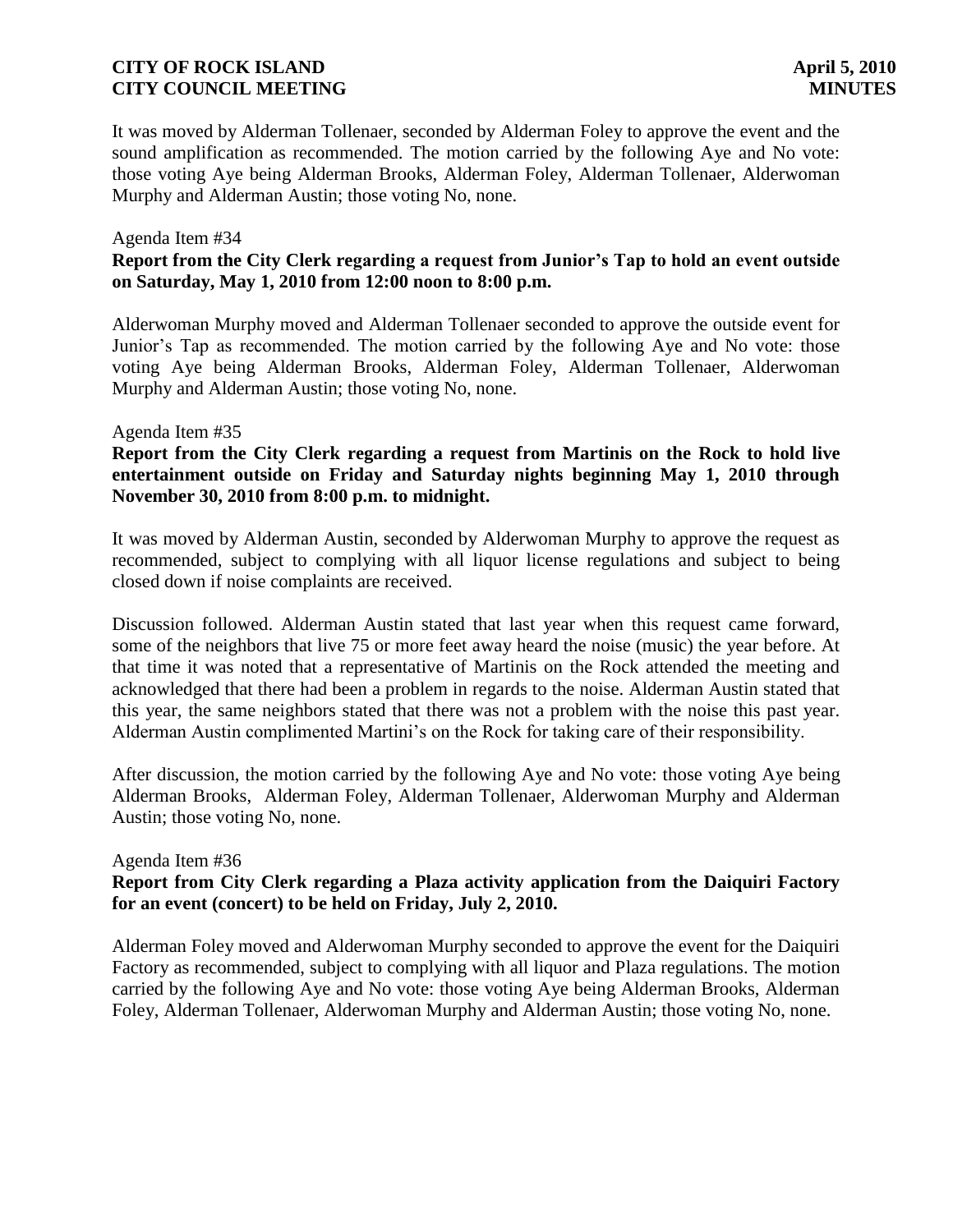#### Agenda Item #37

**Report from the City Clerk regarding a Plaza activity application from RIBCO for an additional day as part of their annual outdoor Summer Concert Series to be held on Friday, July 9, 2010.**

It was moved by Alderwoman Murphy, seconded by Alderman Tollenaer to approve the event for RIBCO as recommended, subject to complying with all liquor and Plaza regulations. The motion carried by the following Aye and No vote: those voting Aye being Alderman Brooks, Alderman Foley, Alderman Tollenaer, Alderwoman Murphy and Alderman Austin; those voting No, none.

Mayor Pauley stated that there is a request for Council volunteers for the Citizen of the Year Committee. Mayor Pauley inquired upon Council for volunteers. Alderman Austin and Alderman Foley volunteered.

#### Agenda Item #38 **Items from the City Manager's Memorandum Packet.**

Mr. Phillips made reference to the Goal Setting Session dates for this year, which will be on Friday, September  $17<sup>th</sup>$  and Saturday, September  $18<sup>th</sup>$ .

City Manager Phillips inquired upon Finance Director Bill Scott to review Highlights of the February 2010 Management Report.

Mr. Scott stated that there has been some slippage in the tax revenues. The Income Tax projection for this year is \$3,162,000.00. It was noted that this current 2011 Fiscal Year is actually \$3,055,000.00. For the current year, the City is projecting less than the projection for Fiscal Year 2010. It was noted that the difference is slightly over \$100,000.00. Mr. Scott stated that the projection for 2010 regarding Replacement Tax is \$2,527,000.00 and the projection for Fiscal Year 2011 is \$2,177,000.00. It was noted that this is a \$350,000.00 difference. Mr. Scott had concerns regarding the Utility Tax, but anticipated that there would be some improvement as March receipts are looked at and year end accruals.

Mr. Scott pointed out that the General Fund revenue is at 84% of budget and expenditures are at 83% of budget. It was noted that both are under the benchmark for February, which is 92%. Mr. Scott stated that the City implemented new financial software on January 1, 2010. The monthly budgeted transfers between funds are recorded with journal entries. It was noted that these recurring journal entries have not been recorded since December. As a result, several revenue and expense categories are reported at 75% of the budget. Mr. Scott pointed out that these amounts will be at 100% at year end after these entries are recorded in the new financial system.

City Manager Phillips further discussed the Management Report.

City Manager John Phillips inquired upon Community Economic Development Director Greg Champagne to explain why the City needs a Downtown TIF Redevelopment Plan amendment.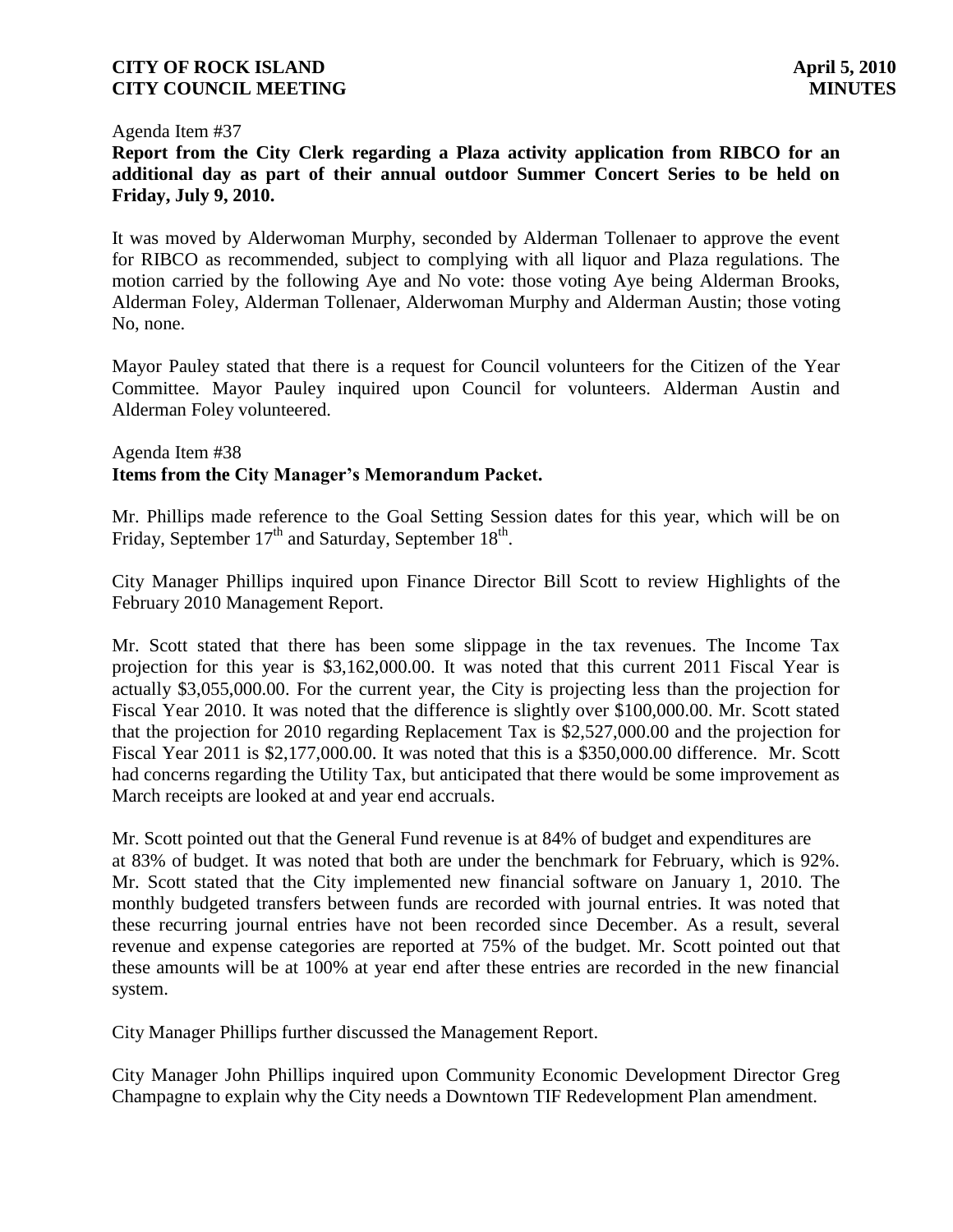Mr. Champagne stated that Tax Increment Financing is a state statute that was enacted in 1977 that created the redevelopment tool for cities across the state. Mr. Champagne noted that the City has five (5) TIF districts in which the oldest is the Downtown that was created in February of 1985. Mr. Champagne explained that when a TIF district is created, the Council adopts a redevelopment plan; the plan is to outline the projected amount of TIF revenues that will be accrued in the district over the life of the TIF district and how those funds will be spent.

Mr. Champagne indicated that the state allows a TIF district to run for 23 years with the exception of special legislation that can be approved by the General Assembly, which will extend the life of a TIF for 35 years. It was noted that in 2000, the City went to the General Assembly and was successful in having legislation passed that allows the Downtown TIF district to run for 35 years. The Downtown TIF will end in 2020.

Mr. Champagne discussed the TIF as it relates to looking at the budget to determine how much TIF revenue would be expected to be received. Mr. Champagne commented that the projected \$36 million dollars for TIF revenue for expenditure in the amended plan is really only what is anticipated on the public side; it possibly could be two (2) to three (3) times more than that in private investments.

Mr. Champagne offered that the process for amending the plan is a reflection of the state statute. It was noted that in three (3) weeks, there will be a public meeting held to seek input on amending the plan. Mr. Champagne noted that the next step will be an Ordinance for Council action on May  $18<sup>th</sup>$  for establishing the place and time of the Public Hearing. On July  $12<sup>th</sup>$ , there will be a Public Hearing, followed by the adoption of the redevelopment plan on July  $26<sup>th</sup>$ .

City Manager Phillips made reference to information included in the memo packet regarding a modification to the Beaver Landing condo project that was recently approved.

City Manager Phillips noted information included in the memo packet regarding several ribbon cutting events to celebrate the completion of some of the construction projects of the Rock Island/Milan School District's Building Excellence plan.

City Manager Phillips made reference to information included in the memo packet regarding the Quad City Regional Strategic Planning Session to be held on Thursday, April 8, 2010 at 5:30 p.m. at Stoney Creek Inn and Conference Center.

Alderman Brooks stated that residents have been complaining in regards to ladies pushing strollers in the City's right-of-way. Alderman Brooks advised that there should be some type of enforcement in regards to this issue.

Alderwoman Murphy stated that the Citizen of the Year program is coming up and encouraged everyone to start thinking about someone that they know that would be a good candidate for Citizen of the Year.

Alderwoman Murphy discussed violence in the community as it relates to organizing neighborhood block clubs.